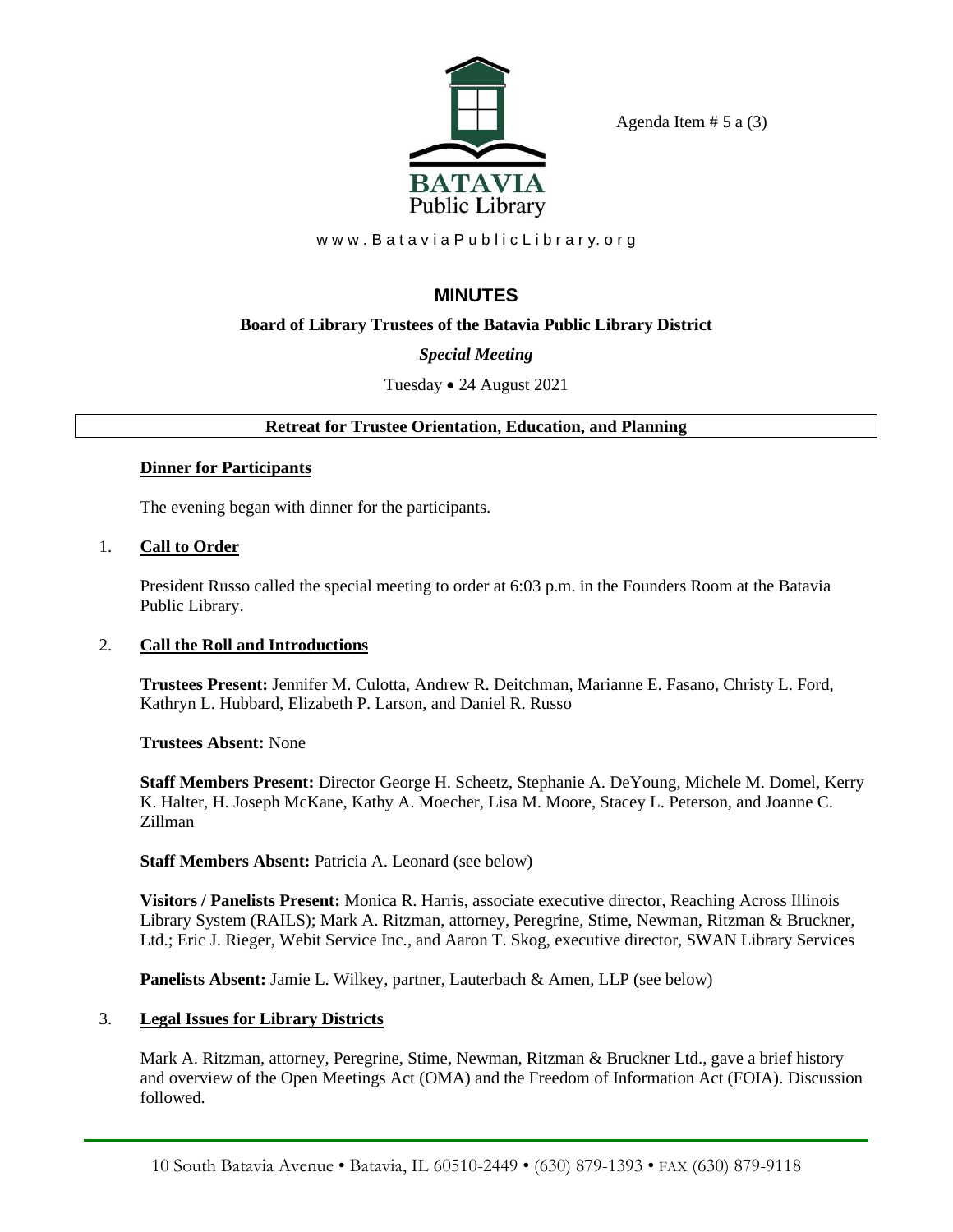#### 4. **Governmental Accounting for Library Districts**

Jamie L. Wilkey, partner, Lauterbach & Amen LLP, was unable to participate for medical reasons. She will reschedule her presentation for a future Board meeting.

#### 5. **Reaching Across Illinois Library System**

Monica R. Harris, associate executive director, Reaching Across Illinois Library System (RAILS), gave a brief history and overview of library systems in Illinois and services provided by RAILS, including but not limited to the ever-popular delivery services, Find More Illinois, eRead Illinois, BiblioBoard Library, the new Sparks podcast, and Inkie.org, a suite of resources—available to everyone in Illinois at no charge—that supports local authors with online creation and publishing tools and allows readers to access locally produced content. In addition, Harris noted that RAILS offers continuing education and training opportunities for Trustees and staff members at no charge to member libraries. Discussion followed.

#### 6. **SWAN Library Services**

Aaron, T. Skog, executive director, SWAN Library Services, gave a brief history and overview on consortiums in Illinois built around shared integrated library systems, of which SWAN is one. He presented a snapshot of "Library Trends, 2019–2021," such as library lockers, curbside service, and concerns about data privacy, announced a new (and optional) mobile self-checkout application for SWAN member libraries, and introduced Aspen Discovery, a new approach to the online catalogue.

Skog congratulated the Batavia Public Library, which he described as the 2nd busiest interlibrary loan provider in Illinois. Skog observed that the biggest checkout day for member libraries was the day (in March 2020) before buildings closed due to the pandemic. Discussion followed.

#### 7. **Webit Services Inc.**

Eric J. Rieger, founder and president, Webit Services Inc., gave a brief history and overview of the company, which was founded 25 years ago and presented information on security issues and solutions. A lively discussion ensued.

## 8. **Break**

## 9. **A View of the Library**

#### a. **Facilities Services**

Kathy A. Moecher, Facilities Services Manager / Meeting Room Coordinator, presented a brief overview of Facilities Services.

#### b. **Technical Services**

Kerry K. Halter, Technical Services Manager presented a brief overview of Technical Services.

#### c. **Promotional Services**

Patricia A. Leonard, Promotional Services Manager, in absentia, prepared (via PowerPoint, which was presented by Lisa M. Moore) a brief overview of Promotional Services.